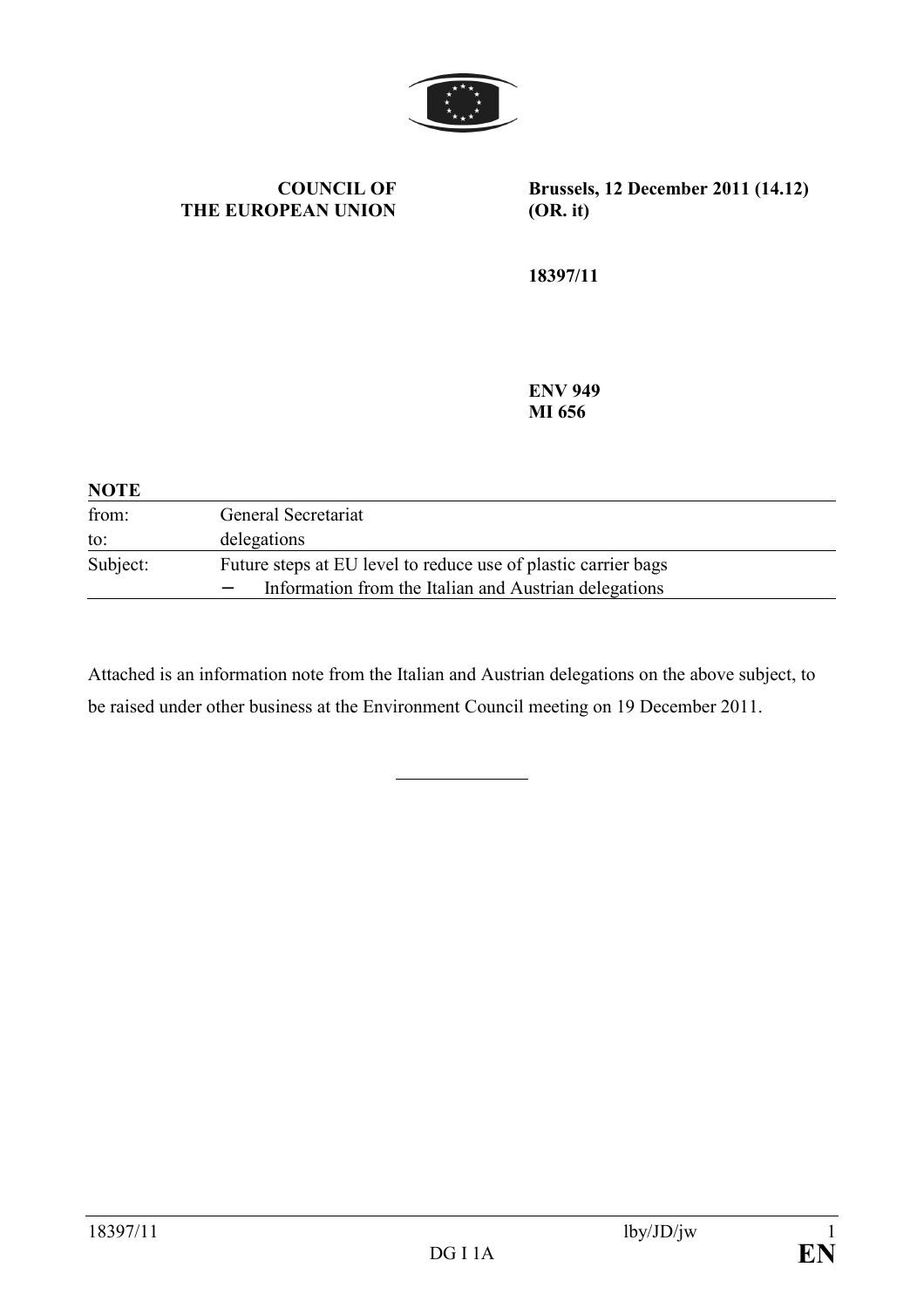### **ANNEX**

# **Future steps at EU level to reduce use of plastic carrier bags**  – Note from the Italian and Austrian delegations –

### *Austrian initiative at the Environment Council meeting in March 2011*

At the Environment Council meeting on 14 March 2011, Austria initiated a debate on use of plastic carrier bags. In particular, it called on the Commission to assess existing regulations on plastic bags in individual Member States and consider what steps might be taken at European level to reduce use of them. In replying to the Austrian document, the Commission made the point that the present pattern of plastic bag use was no longer sustainable and said it intended to set in hand an in-depth study of the matter. One possible outcome of that study might thus be a review of Directive 94/62/EC on packaging and packaging waste.

Following the Council meeting, the European Commission launched a public consultation exercise on the issue in May 2011.

### *European Commission public consultation exercise*

The European Commission asked all stakeholders for their views on the potential environmental, social and economic impact of measures to reduce use of plastic carrier bags and of measures to improve the biodegradability requirements of Directive 94/62/EC on packaging and packaging waste and consumer visibility of biodegradable packaging products. The consultation exercise was completed in early September 2011.